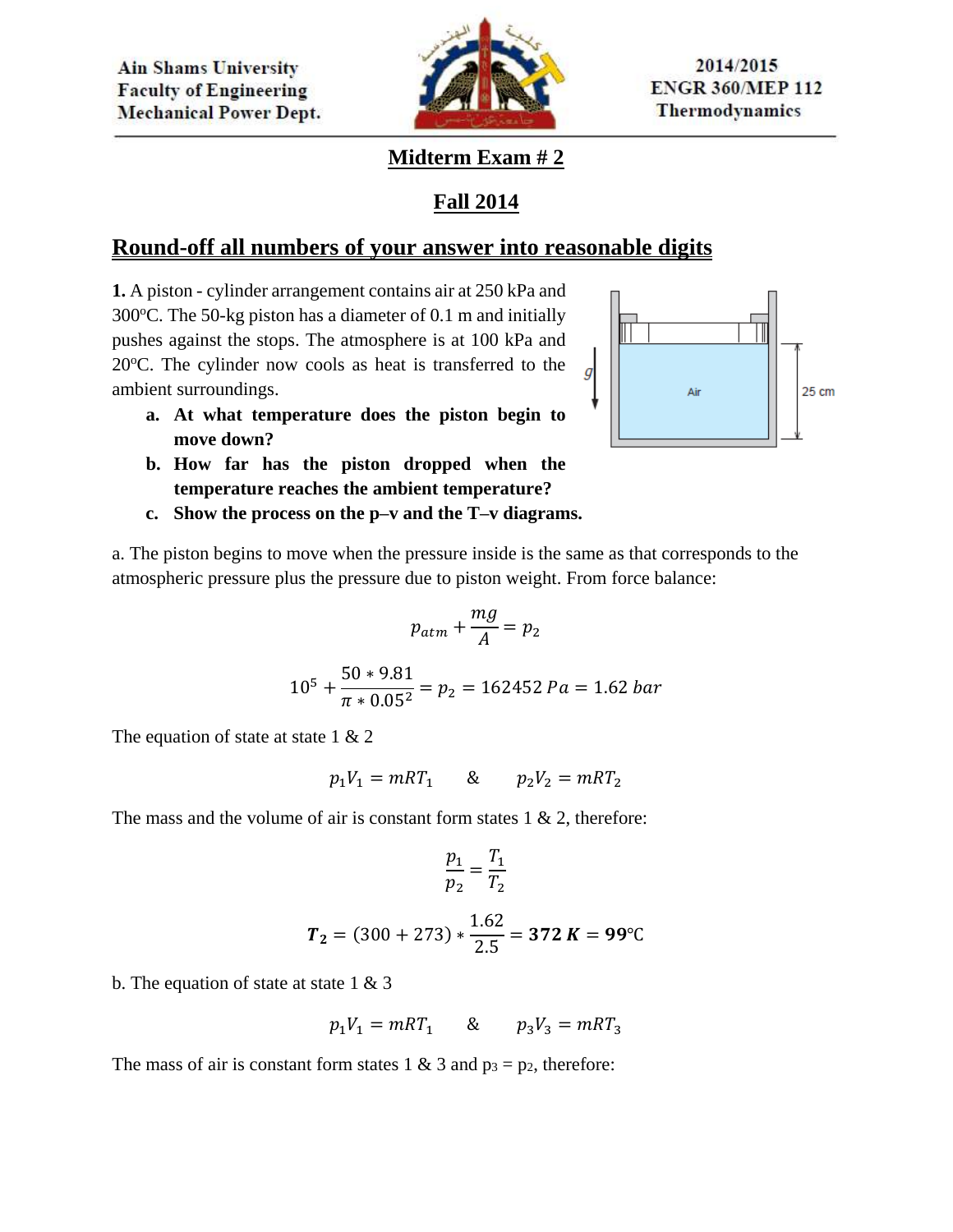$$
\frac{p_1 V_1}{p_3 V_3} = \frac{T_1}{T_3}
$$
  

$$
\frac{250 * (A_{piston} * 25)}{162 * (A_{piston} * H_3)} = \frac{573}{(20 + 273)}
$$

 $H_3 = 19.7$  cm

## **The piston will drop 5.3 cm**